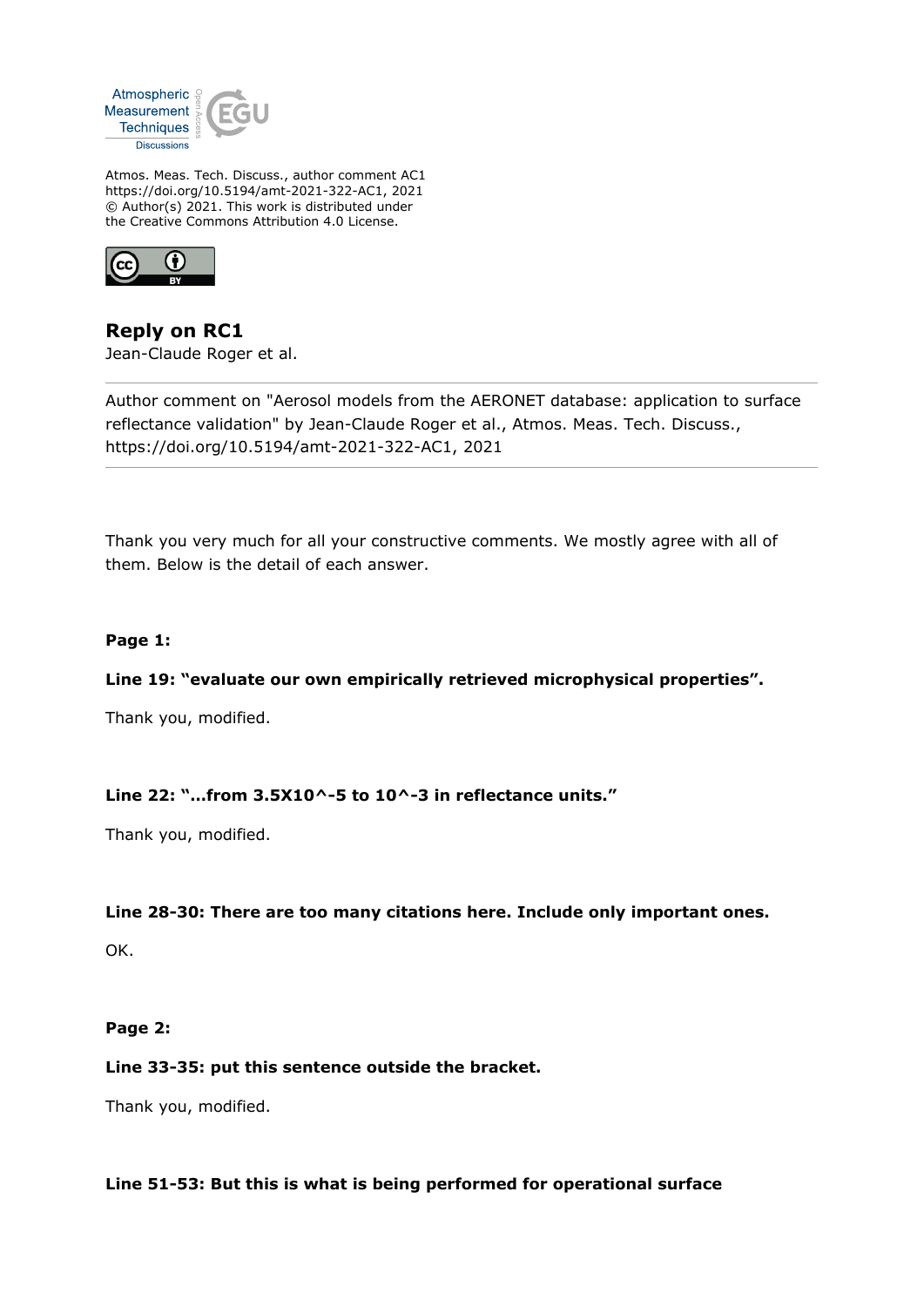# **reflectance products from MODIS & VIIRS. Isn't it?**

Yes, it does, but the aerosol model we use is simpler.

# **Line 54: "Numerous studies have shown the validation of aerosol optical depth products derived from various sensors, i.e., MODIS, MISR, OMI, POLDER, and Landsat.**

Thank you, modified.

### **Line 60: These are aerosol models describing their optical-microphysical properties (not just optical or microphysical)**

You're right, it's a typo mistake, I corrected it.

#### **Page 3:**

## **Line 85: Non-sphericity mostly applies to coarse mode dust particles; fine mode aerosols are adequately modeled as spherical particles.**

Yes, and if you do not use polarization, then using assumption of spherical particles is ok for most applications. Even with polarization the difference of scattering between spherical and non-spherical particles for small sizes is not really significant. So, we defined this parameter in case users will need it.

## **Line 88: "AERONET measurements".**

Thank you, modified.

**Page 4:**

### **Line 92: "aerosol optical depths"**

Thank you, modified with thickness.

## **Line 93: "860 nm"**

Yes, there is a typo mistake. In reality, it's 675 and 870 nm

### **Line 95: 50 measurements in direct product or inversion product?**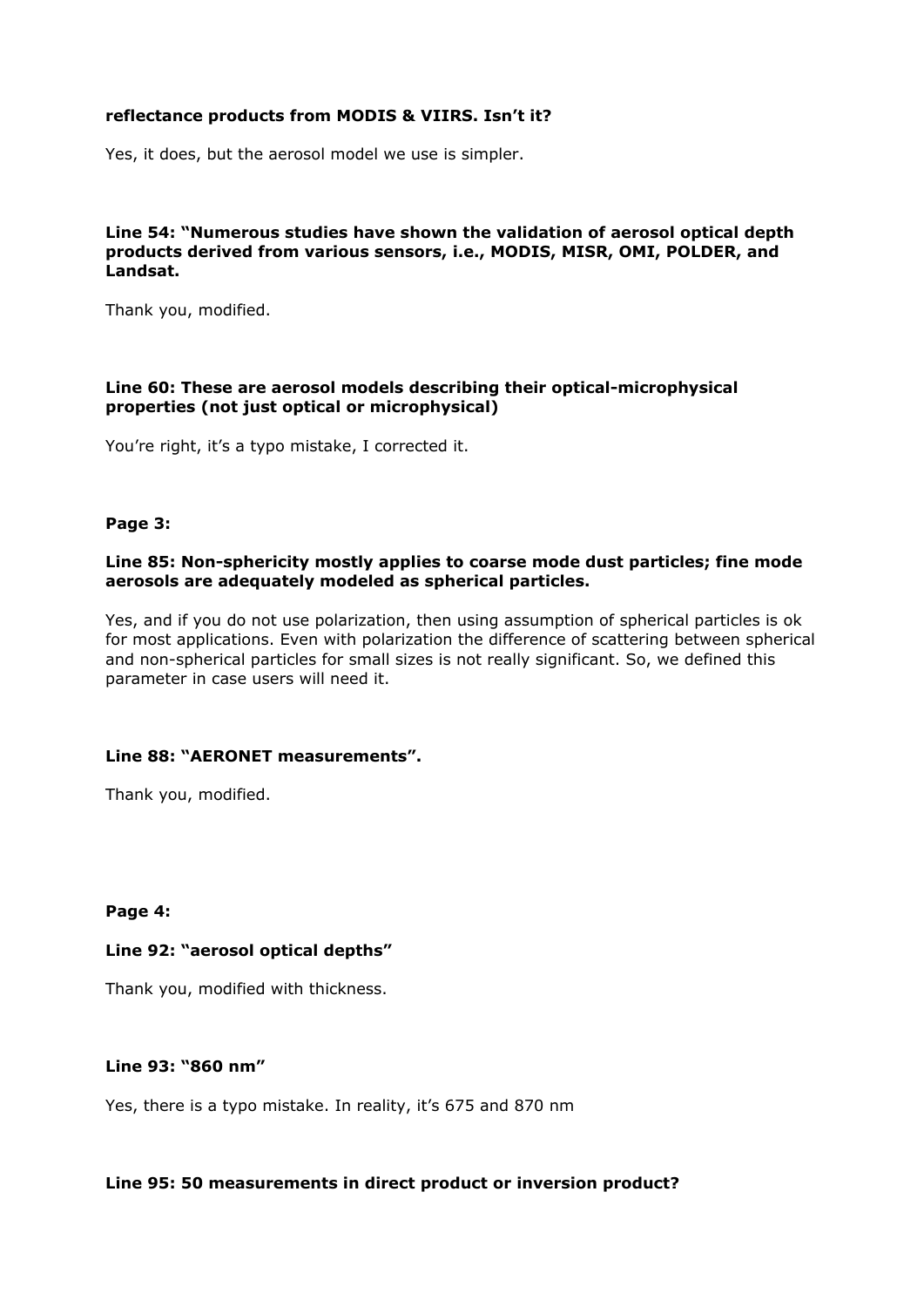Inversion, I rewrote the sentence.

### **Page 5:**

## **Figure 1: It would be more informative to color-code each site with its corresponding length of measurements (in years).**

Yes, that's a good idea. Nevertheless, the length of measurement is not totally indicative as we can have several months without data (it happens when there is maintenance or for re-calibration). We decided de re-do Figures 1 and 11 with the number of data rather than elevation.

### **Figure 1 and Figure 3 can be combined in one plot shown panels side-by-side.**

Please, see the comment about Figure 1.

### **Page 7: It is not understood how Table 2 was derived. Please explain the methodology clearly.**

Thank you, we re-wrote the methodology and the text describing Table 2. To explain: We derive 1 median value (for each microphysical parameter) for each site, and then we do the median of the 851 sites (for each microphysical parameter). It avoids the too important weight of sites with numerous data (some sites provide 100 data when others provide 10,000).

### **Page 8: Section 2.3 Metrics used: This section is not adequately described.**

I understand you comment, but I do not know what to say exactly. The APU are more and more used in our AC community (it has been adopted by the CEOS ESA-NASA ACIX exercise), and there are now many papers with APU. So, I tried to rewrite the first sentence of chapter 2.3. I hope the text is clearer.

#### **Page 9:**

## **Line 185: From which AERONET site this data comes from? What is the time of the year? It also applies to Figure 10.**

Yes, you're right. I added the origin of data in both Figures 9 and 10 caption.

### **Line 190: A brief description of how such regression was derived is required here.**

I rewrote the sentence by more precise (and trying to remain simple).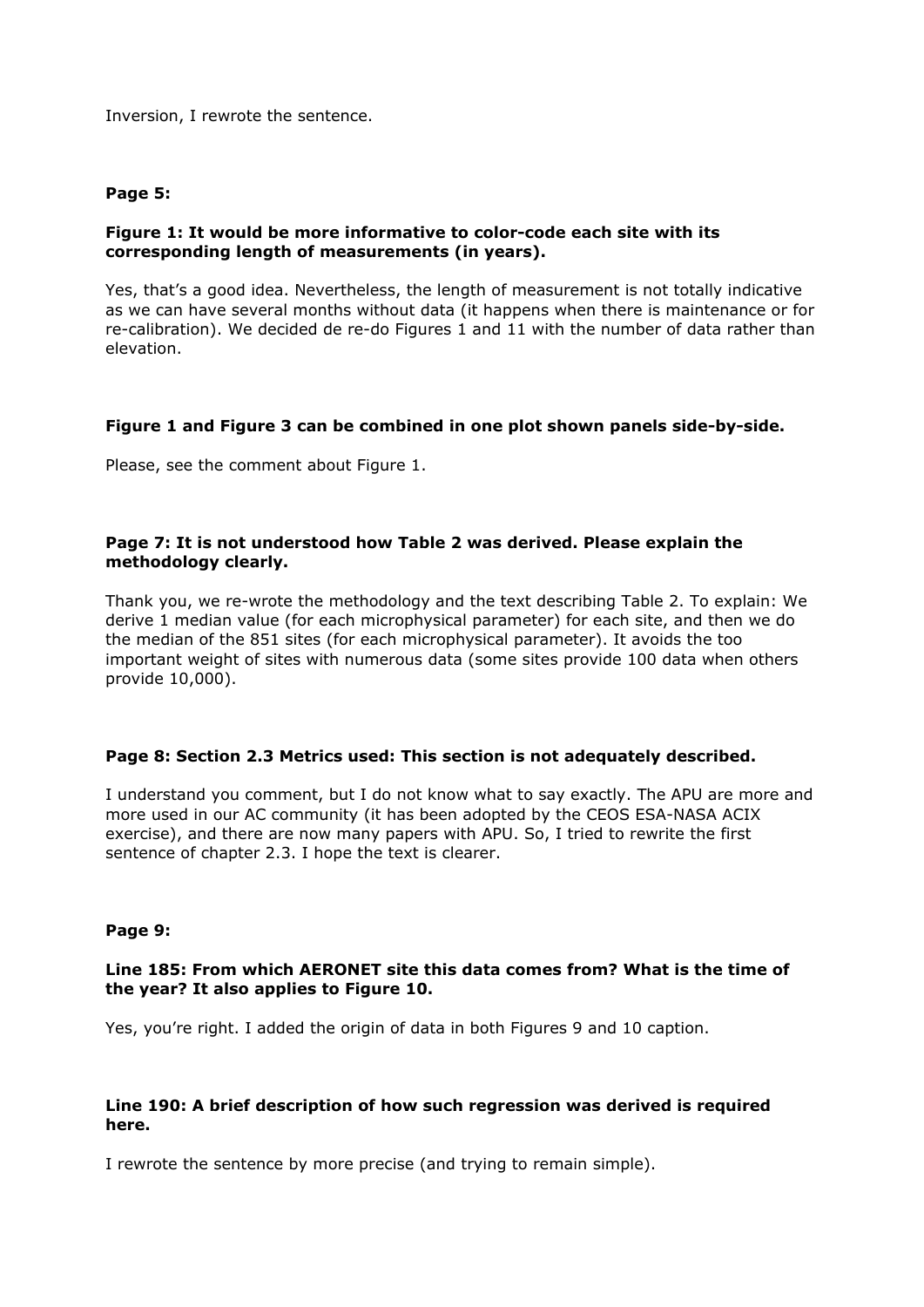# **Line 213: "hydrophilic".**

Thank you, modified.

## **Page 12:**

# **Line 234-235: This isn't completely true as total AOT is comprised of scattering and absorption AOTs.**

I'm sorry, I don't see what you are talking about, your lines do not correspond to the initial version. Could you precise please?

## **Line 236-238: This isn't understood. Please clarify.**

I'm sorry, I don't see what you are talking about, your lines do not correspond to the initial version. Could you precise please?

### **Eq. 7: Why AOT of coarse mode and AE of fine mode are used here? Can author use total AOT & AE instead? How do numbers in Table 4 (last row) change If total quantities in both parameters used?**

I think there is a misunderstand, there are 6 regression parameters a, b, c, d, e, f and c and f don't stand for coarse and fine.

### **Page 20:**

## **Section 3.4, line 350-355: This is essentially a look-up table of TOA reflectance under varying atmospheric and surface conditions.**

Yes, we can say that.

### **Page 21:**

## **Table 6: What is "In-fine uncertainties"? Also, uncertainties in MODIS blue channel (band 3) should be included in Table 6.**

This is the uncertainty generated at the end on the surface reflectance product once we apply the uncertainty on the microphysical parameter. For example, % Cvf is generated with an uncertainty of 22.0%. This uncertainty generates, once we proceed an atmospheric correction scheme, an uncertainty of 0.00014 on the surface reflectance (in reflectance unit). I add explanation in the text.